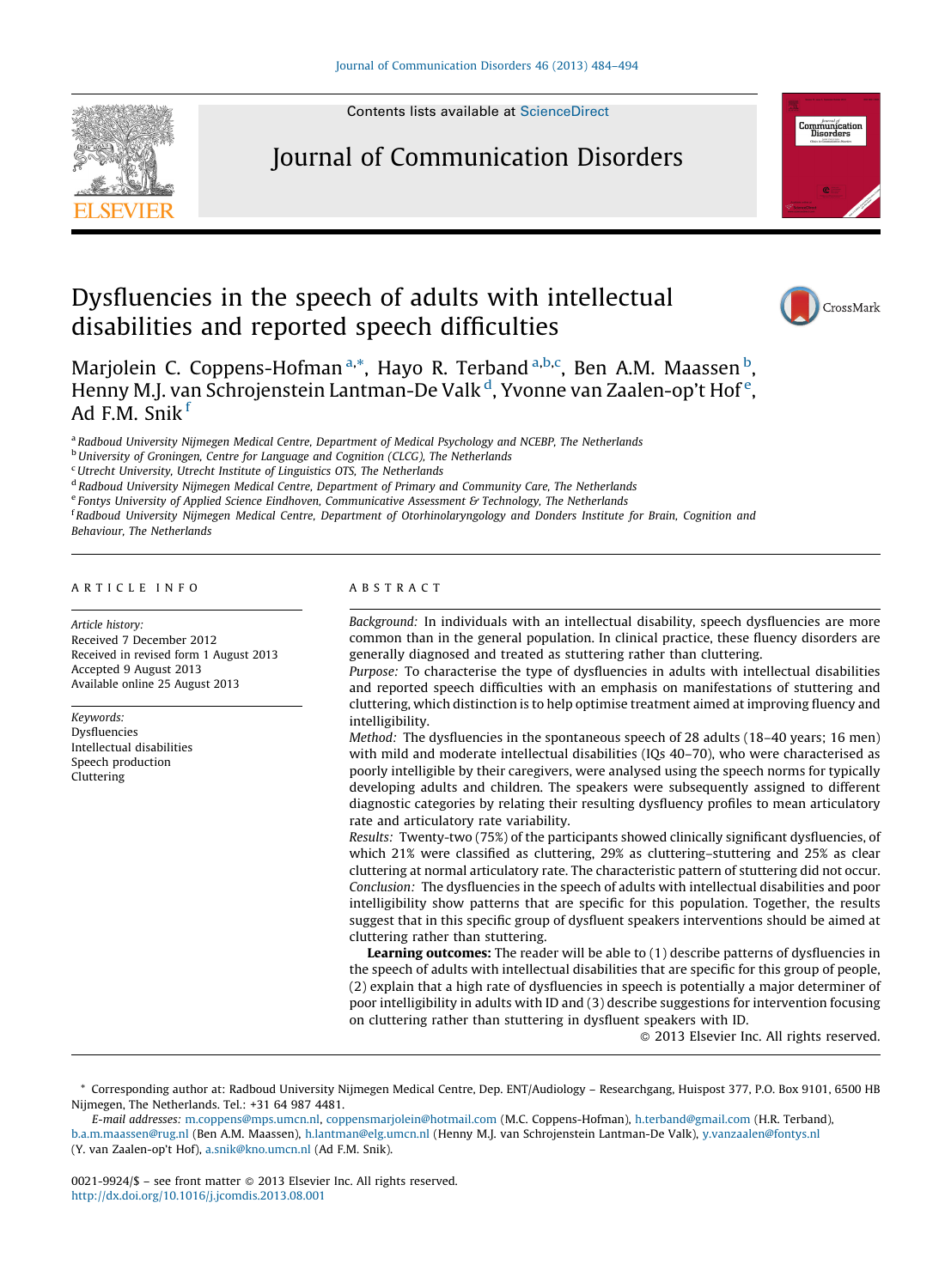#### 1. Introduction

#### 1.1. Background

In many adults with intellectual disabilities (ID) speech intelligibility is poor,<sup>1</sup> with speech production being diversely affected. Dysfluency of speech is common in this group and in clinical practice the manifestations of disrupted speech are customarily diagnosed and hence treated as stuttering (Van Borsel & [Vandermeulen,](#page--1-0) 2008). However, to date, little research has been published on the differentiation between types of dysfluencies in this population. In a survey Bray [\(2003\)](#page--1-0) asked 27 speech-language therapists to identify the dysfluencies in the speech of their clients with Down syndrome. They predominantly characterised the dysfluencies as stutter-like in nature. Dysfluencies may be a determinant of poor intelligibility in adults with ID, directly influencing their quality of life, with their poor communication skills leading to social isolation. Treatment aimed at improving intelligibility is therefore highly relevant, but in order to optimise interventions we first need to learn more about the exact nature of the dysfluencies in this vulnerable group.

#### 1.2. Dysfluencies and fluency disorders

There are several views on the classification of dysfluencies. Generally, two types are differentiated: stutter-like dysfluencies (SDF) and normal or non-stutter-like dysfluencies (NDF; [Ward,](#page--1-0) 2006), although there is still discussion about their exact definitions and classification. For the purpose of our study, we defined SDFs as blocks or stops, prolongations, tensed word repetitions, and tensed part-word repetitions [\(Guitar,](#page--1-0) 2006), while NDFs were defined as multiple unstressed repetitions of words, word parts, and phonemes, interjections and revisions. [Table](#page--1-0) 1 lists the different dysfluency subtypes, along with examples. NDFs are frequent in spontaneous speech (Howell & [Au-Yeung,](#page--1-0) 2002), but when their frequency exceeds a particular threshold, they are considered to contribute to the diagnosis of a fluency disorder.

In stuttering recurrent SDFs interrupt speech, but when speech contains an exceptionally high frequency of NDFs, this is denoted as cluttering [\(ASHA,](#page--1-0) 1999). Two broad subtypes are distinguished in stuttering. Primary stuttering is seen in young children prior to their being aware of their speech, while stuttering in adolescents and adults that have full awareness of speech is referred to as secondary stuttering ([Bloodstein,](#page--1-0) 1995). However, this differentiation is theoretical and not universally accepted as there are also very young children that are aware of their dysfluent speech, exhibiting concomitant stuttering behaviour [\(Bloodstein,](#page--1-0) 1995). In general, adolescents and adults who stutter are aware of their interruptions, perceive their speech problems as a serious obstacle for normal communication, and often exert extraordinary physical and mental effort to achieve fluent speech ([Guitar,](#page--1-0) 2006).

From the speaker's perspective, stuttering can manifest itself as ''the involuntary disruption of a continuing attempt to produce a spoken utterance'' [\(Perkins,](#page--1-0) 1990, p. 376) causing ''the forward flow of speech to be interrupted by a motorically disrupted sound, syllable, or word, or by the speaker's reactions thereto" (Van [Riper,](#page--1-0) 1982, p. 5). People who stutter often show frustration, embarrassment and a fear of speaking [\(Guitar,](#page--1-0) 2006).

Cluttering can be defined as ''a disorder of both speech and language processing that frequently results in rapid, dysrhythmic, sporadic, unorganised, often unintelligible speech'' (see St. Louis & [Schulte,](#page--1-0) 2011; Daly, 1993, p. 7). In addition, speech may be poorly articulated and contain an excessive number of normal (or non-stammered) dysfluencies (such as ums, ers and restarts) and unusually placed pauses (St. Louis & [Schulte,](#page--1-0) 2011). Cluttering is characterised by three main features: (1) a rapid and/or irregular articulatory rate (Daly, 1993; St. Louis, 1992; Louis, [Raphael,](#page--1-0) Myers, & Bakker, 2003); (2) a higher than average dysfluency rate that is dissimilar to that seen in stuttering, and (3) reduced speech intelligibility due to bursts of fast speech and indistinct articulation (Daly & Burnett, 1999; St. Louis, [Raphael,](#page--1-0) Myers, & Bakker, 2003; Louis, Myers, Bakker, & [Raphael,](#page--1-0) 2007; Ward, 2006). A fourth, typical symptom of cluttering is telescoping, which is the merging of syllables and deletion of word parts within a word (e.g. 'horrific' becomes 'horfic' and 'television' becomes 'tevision'; St. [Louis,](#page--1-0) Myers, Bakker, & [Raphael,](#page--1-0) 2007; Ward, 2006). People who clutter are mostly unaware of their problem, but do know their speech is poorly intelligible [\(Guitar,](#page--1-0) 2006).

#### 1.3. Diagnosing stuttering and cluttering

Speech-language pathologists generally agree that stuttering and cluttering represent two different fluency disorders that should be treated differently. However, a differential diagnosis is difficult because the two disorders have similar characteristics and often occur in conjunction with each other, with other speech/language-based disorders, and with more general conditions such as mental retardation and learning disabilities (e.g. Van Borsel & [Tetnowski,](#page--1-0) 2007; Ward, 2006). Diagnostic assessment typically looks at the frequency, duration, type and severity of dysfluencies in spontaneous speech and generally involves counting the fluent and dysfluent components in a speech sample (either on video or audio tape or in vivo). Since criteria for categorising dysfluencies are not systematically applied across studies [\(Stansfield,](#page--1-0) 1988; Van Borsel &

<sup>&</sup>lt;sup>1</sup> Speech intelligibility is usually defined as word or utterance recognition in natural communication situations (Smith & [Nelson,](#page--1-0) 1985). Intelligibility depends on the quality of the speech output and the number of correctly produced phonemes in the relevant language. Intelligibility varies with the nature of the spoken material (e.g. linguistic structure, familiarity, length of utterance) and the context of communication (contextual support, quality of the acoustic transmission, quality of the auditory signal, and availability of visual cues from the speaker; [Kent,](#page--1-0) 1992).